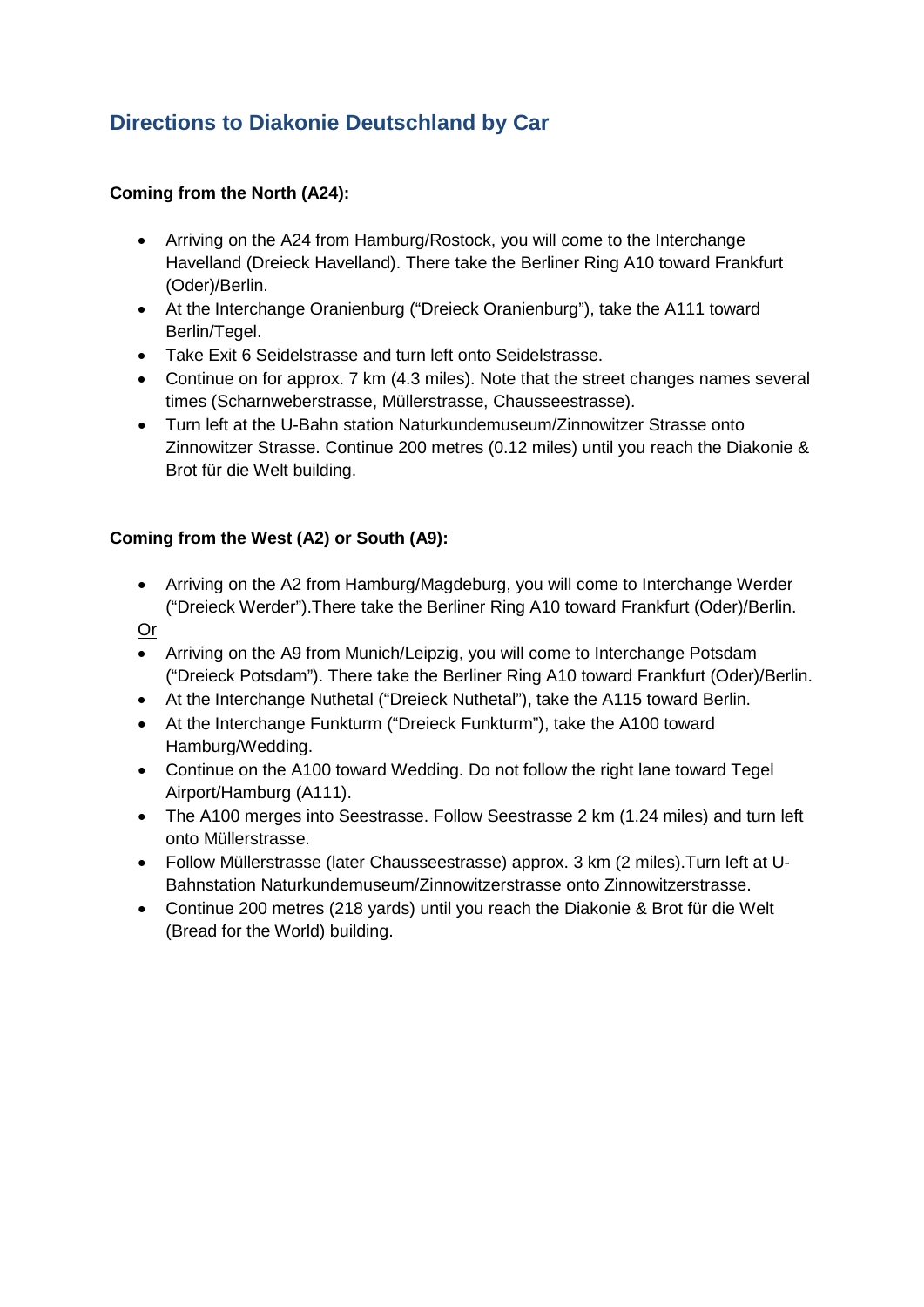## **Directions to Diakonie Deutschland via Public Transport**

## **Arriving from Tegel Airport:**

- Take Bus 128 toward U Osloer Strasse. The bus arrives at 10 minute- intervals.
- Transfer to the U6 line (toward Alt-Mariendorf) at U Kurt-Schumacher-Platz.
- Disembark at U Naturkundemuseum.
- (Total time: pprox. 30 minutes)

### **Arriving from Schönefeld Airport:**

- Take the train RE 7 in the direction of Dessau or the RB 14 in the direction of S+U Friedrichstrasse/Nauen.
- Transfer at Friedrichstrasse Station to the S1 line (in the direction of Oranienburg/Frohnau), the S2 line (in the direction of Bernau/Buch) or the S25 line (in the direction of Hennigsdorf).
- Disembark at Nordbahnhof and leave in the station via the exit toward Invalidenstrasse.
- (Total time: approx. 50 minutes)

## Or

- Take Bus 171 in the direction of U Hermannplatz or Bus X7.
- Transfer to the U7 line (in the direction of S+U Rathaus Spandau) at U Rudow.
- Then, transfer again at U Mehringdamm and change to the U6 line (in the direction of U Alt-Tegel).
- Disembark at U Naturkundemuseum.
- (Total time: approx. 56 minutes)

### **Arriving from Central Station ("Hauptbahnhof")**

### **…via Tram:**

- Take Tram M5 (in the direction of Hohenschönhausen, Zingster Strasse), M8 (in the direction of Ahrensfelde/Stadtgrenze/Landsberger Allee) or M10 (in the direction of Warschauer Strasse).
- Disembark at Naturkundemuseum (M5) or Nordbahnhof (M8/M10).
- (Total time: approx. 13 minutes)

### **…via S-Bahn:**

- Take the S5 or S7 line in the direction of Alexanderplatz/Ostkreuz.
- Transfer to the S1 line (in the direction of Oranienburg/Frohnau) or the S2 (in the direction of Bernau/Buch) or the S25 (direction of Hennigsdorf) at Friedrichstrasse Station. All lines are located in the basement of the station.
- Exit at Nordbahnhof.

### **…via U-Bahn:**

- Take the U6 (in the direction of Alt-Tegel Alt-Mariendorf).
- Disembark at U Naturkundemuseum.